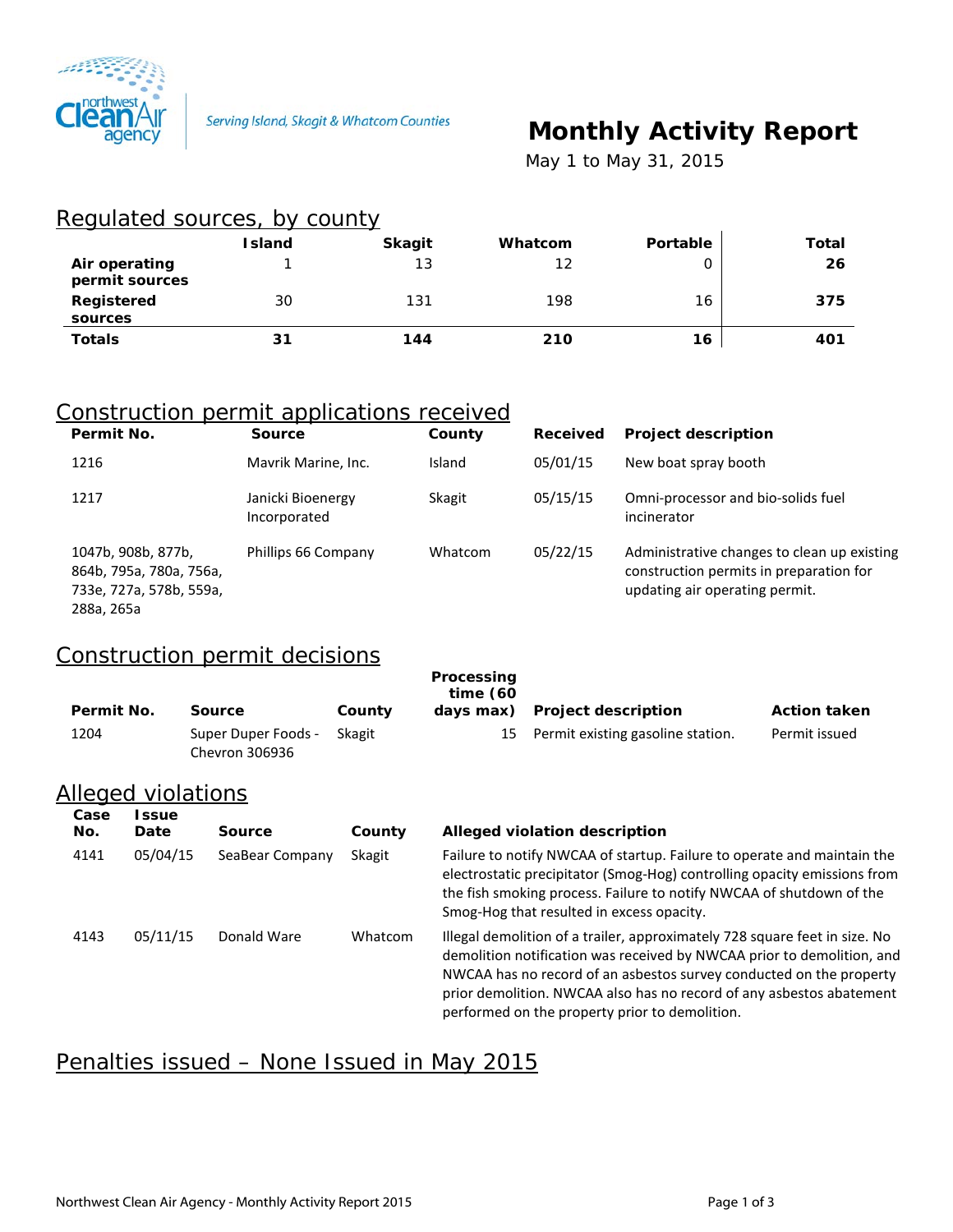## Process upsets reported with potential excess emissions

| Date     | <b>Source</b>                 | County  |
|----------|-------------------------------|---------|
| 05/20/15 | Air Liquide L.P.              | Skagit  |
| 05/22/15 | Air Liquide L.P.              | Skagit  |
| 05/27/15 | Phillips 66 Company           | Whatcom |
| 05/30/15 | <b>BP West Coast Products</b> | Whatcom |

## Complaint Summary

| Number of complaints by type   | 74            |
|--------------------------------|---------------|
| Asbestos                       |               |
| Dust, road/lot or construction | 1             |
| Odor                           | 43            |
| Other                          | $\mathcal{P}$ |
| Outdoor burning                | フフ            |
| Smoke                          | ੨             |
| Woodstove                      |               |